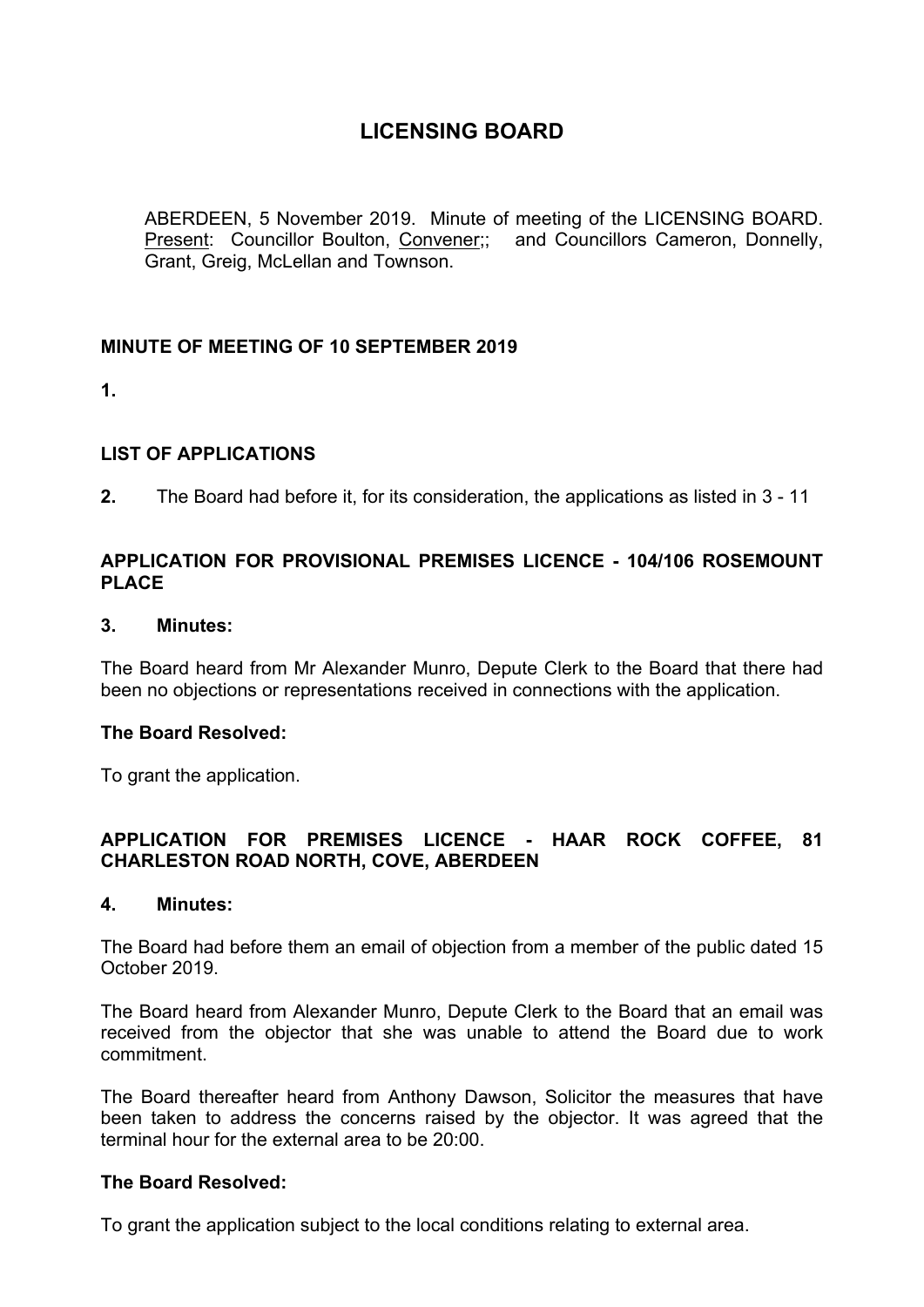5 November 2019

# **APPLICATION FOR PREMISES LICENCE - MEET THE MEAT LIMITED, 79 CHARLESTON ROAD, COVE, ABERDEEN**

## **5. Minutes:**

The Board heard from Mr Alexander Munro, Depute Clerk to the Board that there had been no objections or representations received in connections with the application.

#### **The Board Resolved:**

To grant the application.

## **APPLICATION FOR PREMISES LICENCE - ROHAAN CAFE BAR, ZARA HOUSE, BURNSIDE DRIVE, DYCE, ABERDEEN**

#### **6. Minutes:**

The Board heard from Mr Alexander Munro, Depute Clerk to the Board that there had been no objections or representations received in connections with the application.

#### **The Board Resolved:**

To grant the application subject to the local conditions relating to external area.

## **APPLICATION FOR VARIATION OF PREMISES LICENCE - MILL OF MUNDURNO, MURCAR, BRIDGE OF DON, ABERDEEN**

#### **7. Minutes:**

The Board heard from Mr Alexander Munro, Depute Clerk to the Board that there had been no objections or representations received in connections with the application.

#### **The Board Resolved:**

To grant the application subject to the local conditions relating to external area.

## **APPLICATION FOR VARIATION OF PREMISES LICENCE - NUMBER 1, 1 QUEENS TERRACE, ABERDEEN**

**8. Minutes:**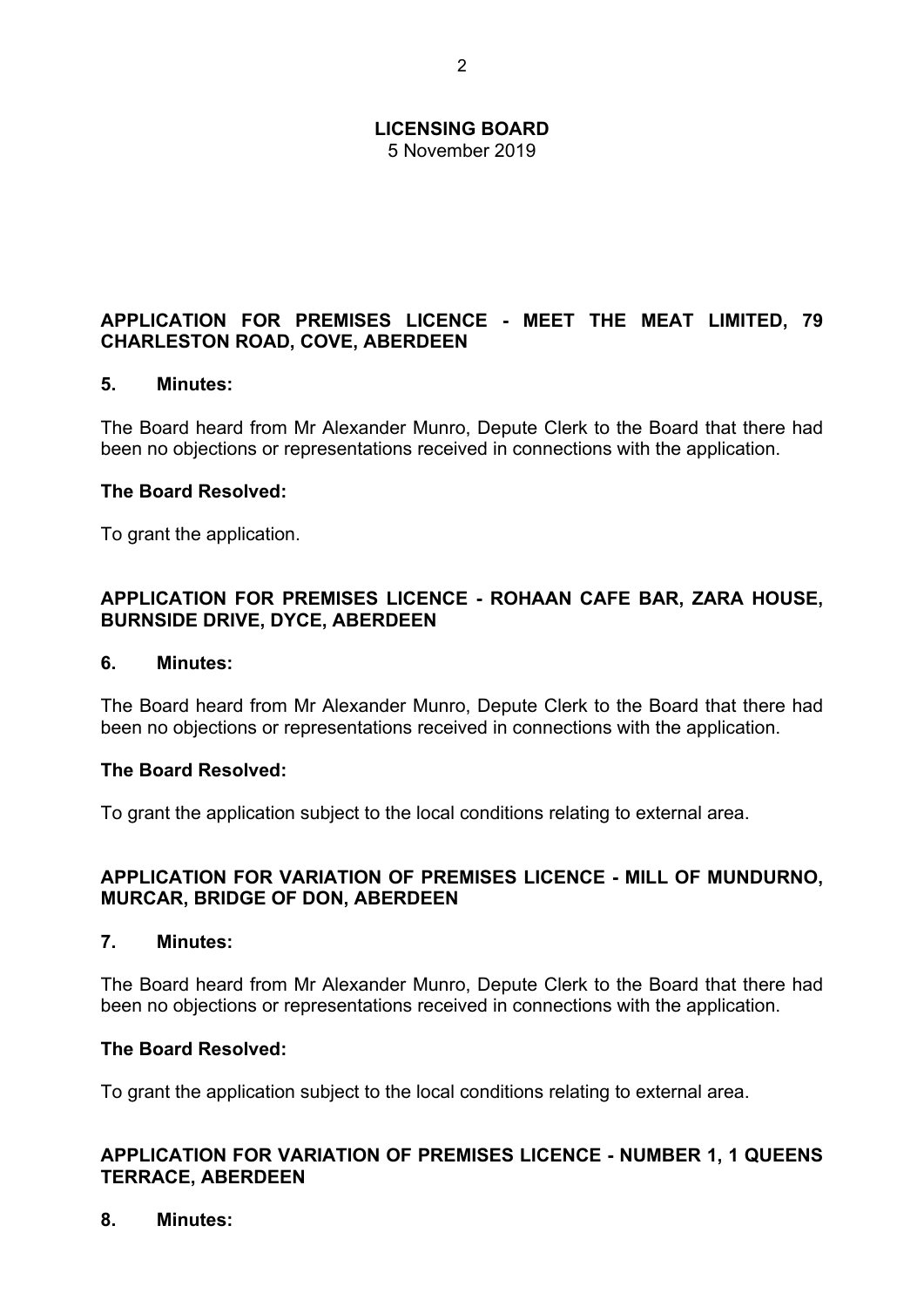5 November 2019

The Board had before them letter of representation dated 24 October 2019 and an email of representation dated 25 October 2019 from two members of the public.

The Board heard from Alexander Munro, Depute Clerk to the Board that one of the members of the public did not attend despite being sent an invite dated 28 October 2019.

The Board thereafter heard from Eloise Robb, Solicitor and the member of the public present.

#### **The Board Resolved:**

To grant application subject to the local conditions relating to external area.

# **APPLICATION FOR VARIATION OF PREMISES LICENCE - THE ABERDEEN MARRIOTT HOTEL, OVERTON CIRCLE, DYCE, ABERDEEN**

#### **9. Minutes:**

The Board had before them a letter of representation from the Police Scotland dated 22 October 2019.

The Board heard from Alexander Munro, Depute Clerk to the Board that the representation received from Police Scotland had been withdrawn as the application had been amended to address the concerns raised.

#### **The Board resolved:**

To grant the application.

#### **APPLICATION FOR VARIATION OF PREMISES LICENCE - THE OLD BANK BAR, 220 NORTH DEESIDE ROAD, PETERCULTER, ABERDEEN**

#### **10. Minutes:**

The Board had before them an email of objection dated 7 October 2019 and a letter of objection dated 22 October 2019 from two members of the public.

The Board heard from Mr Alexander Munro, Depute Clerk to the Board that the objectors did not attend despite being sent an invite dated 24 October 2019.

The Board thereafter heard from the applicant in support of the application.

#### **The Board Resolved:**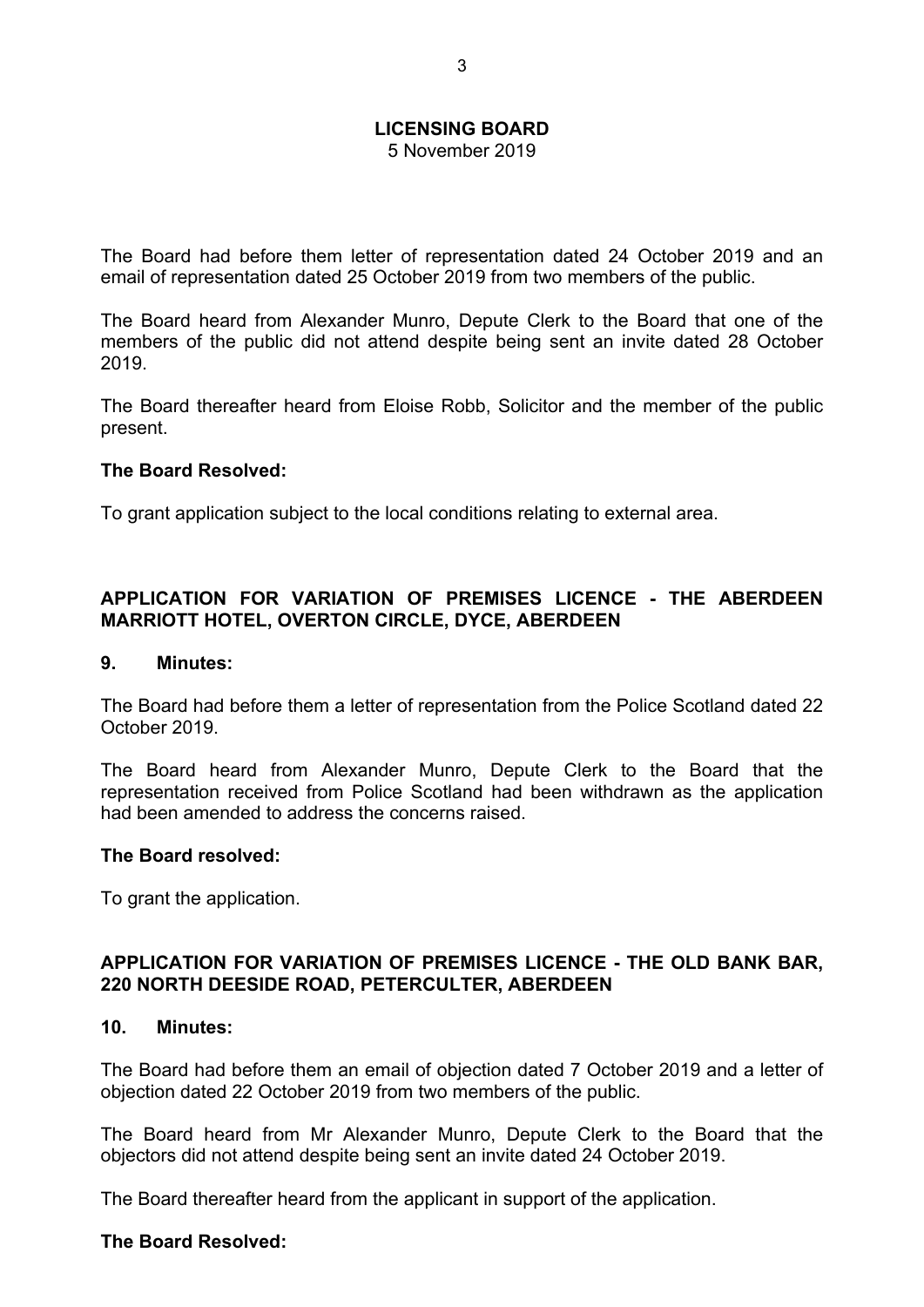#### **LICENSING BOARD** 5 November 2019

To grant the application.

# **APPLICATION FOR VARIATION OF PREMISES LICENCE - TURKISH KITCHEN BAR & GRILL, UNIT 1, SEA BEACH ESPLANADE, ABERDEEN**

# **11. Minutes:**

The Board heard from Mr Alexander Munro, Depute Clerk to the Board that there had been no objections or representations received in connections with the application. The Board also heard from Mr Alexander Munro, that the applicant had amended the terminal hour on Sunday to Thursday on the operating plan to be 00:00 to meet the requirement for premises outwith the City Centre as provided by the Statement of Licensing Policy.

# **The Board Resolved:**

To grant the application subject to the local conditions relating to external area.

# **APPLICATION FOR PERSONAL LICENCE - APPLICATION A**

# **12. Minutes:**

The Board had before them a letter dated 25 September 2019 from Police Scotland.

The Board heard from Mr Alexander Munro, Depute Clerk to the Board that the applicant did not attend despite being sent an invite dated 22 October 2019.

# **The Board Resolved:**

To defer the application to its next meeting to be held 28 January 2020.

# **APPLICATION FOR PERSONAL LICENCE - APPLICATION B**

#### **13. Minutes:**

The Board had before them a letter dated 9 July 2019 from Police Scotland.

The Board heard from Police Scotland and the Applicant.

# **The Board Resolved:**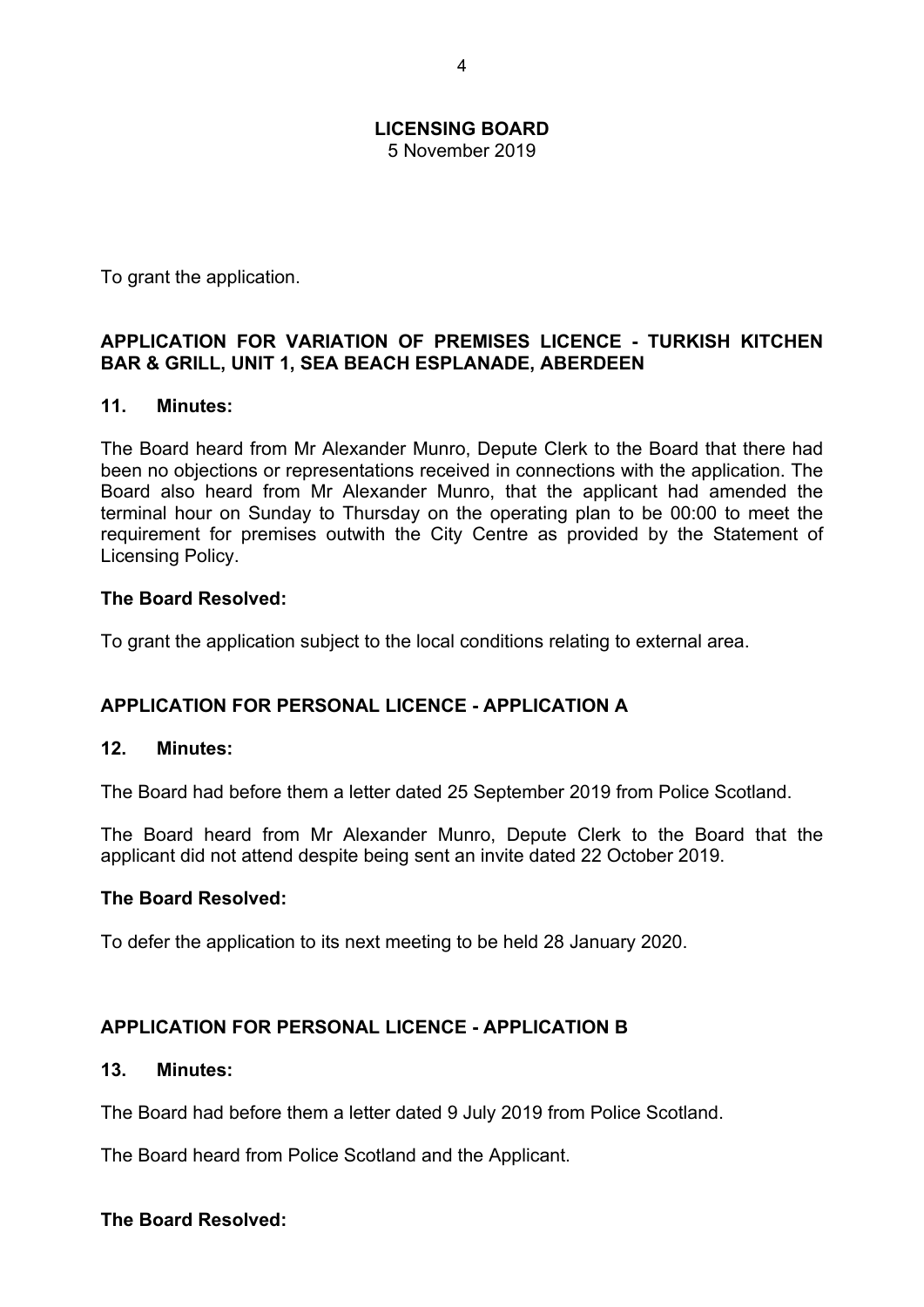5 November 2019

To refuse the application.

## **REPORT OF CONDUCT INCONSISTENT WITH LICENSING OBJECTIVES - PERSONAL LICENSE HOLDER A**

#### **14. Minutes:**

The Board had before them a letter dated 10 July 2019 from Police Scotland.

The Board heard from Alexander Munro, Depute Clerk to the Board that the report was deferred from July Board meeting as the applicant had been unable to attend due to work commitment. The Board also heard from Mr Alexander Munro that the Personal Licence Holder did not attend despite being sent invite and reminder letters dated 18 September 2019 and 22 October 2019 to attend the November 2019 Board meeting.

Councillor Donnelly moved a motion to defer consideration of the hearing to a further meeting so that the applicant could make a personal appearance.

Councillor Cameron moved as an amendment for the hearing to be held in the absence of the Personal Licence Holder.

On a division there voted: - for the motion (2) Councillors; Donnelly and Greig; and for the amendment (5) The Convener and Councillors; Cameron, Grant, McLellan and Townson.

The Board adopted the amendment.

Cllr Cameron then moved to revoke the licence. There being no amendment proposed the motion carried.

#### **The Board Resolved:**

To revoke the licence.

#### **REPORT OF CONDUCT INCONSISTENT WITH LICENSING BOARD - PERSONAL LICENSE HOLDER B**

#### **15. Minutes:**

The Board had before them a letter dated 2 October 2019 from Police Scotland.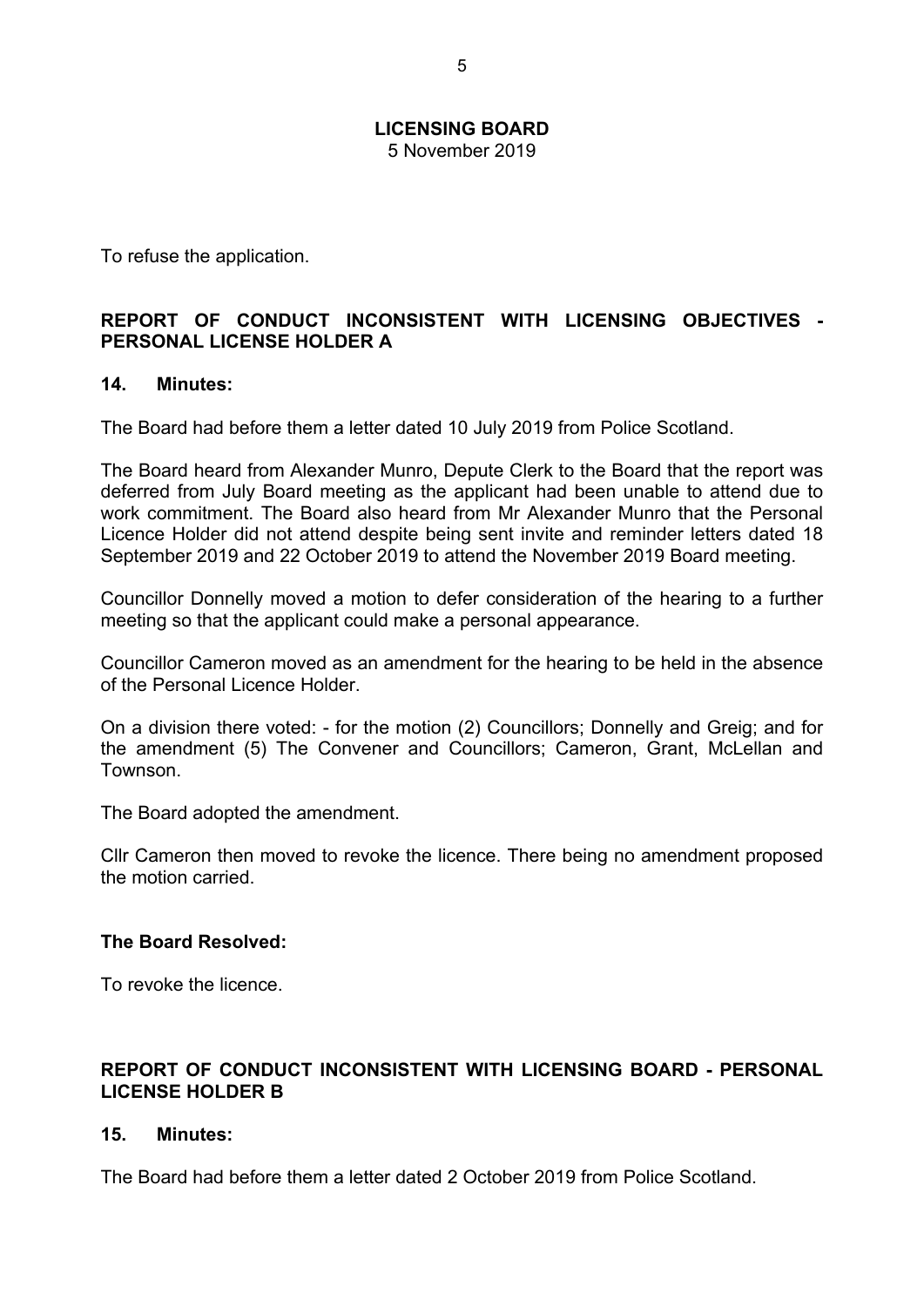5 November 2019

The Board heard from Mr Alexander Munro, Depute Clerk to the Board that the Personal Licence Holder did not attend despite being sent an invite dated 22 October 2019.

#### **The Board Resolved:**

To defer the application to its next meeting to be held 28 January 2020.

#### **INVITATION TO THE BOARD FROM POLICE SCOTLAND TO CARRY OUT MIDNIGHT LICENSING PATROL VISITS DURING THE FESTIVE PERIOD**

**16.**

The Board members agreed to collaborate with Police Scotland to carry out midnight Licensing Patrol Visits during the festive period in December 2019.

#### **LICENSING FORUM**

**17.** The Board were advised that there was no update for this meeting.

#### **LSO UPDATE**

**18.** The Board heard a brief update from Diane Sande, LSO regarding the Licensing Standards collaboration with Police Scotland to hold a conference with the view of promoting public awareness regarding the provisions of the Statement of the Licensing Policy and other related issues.